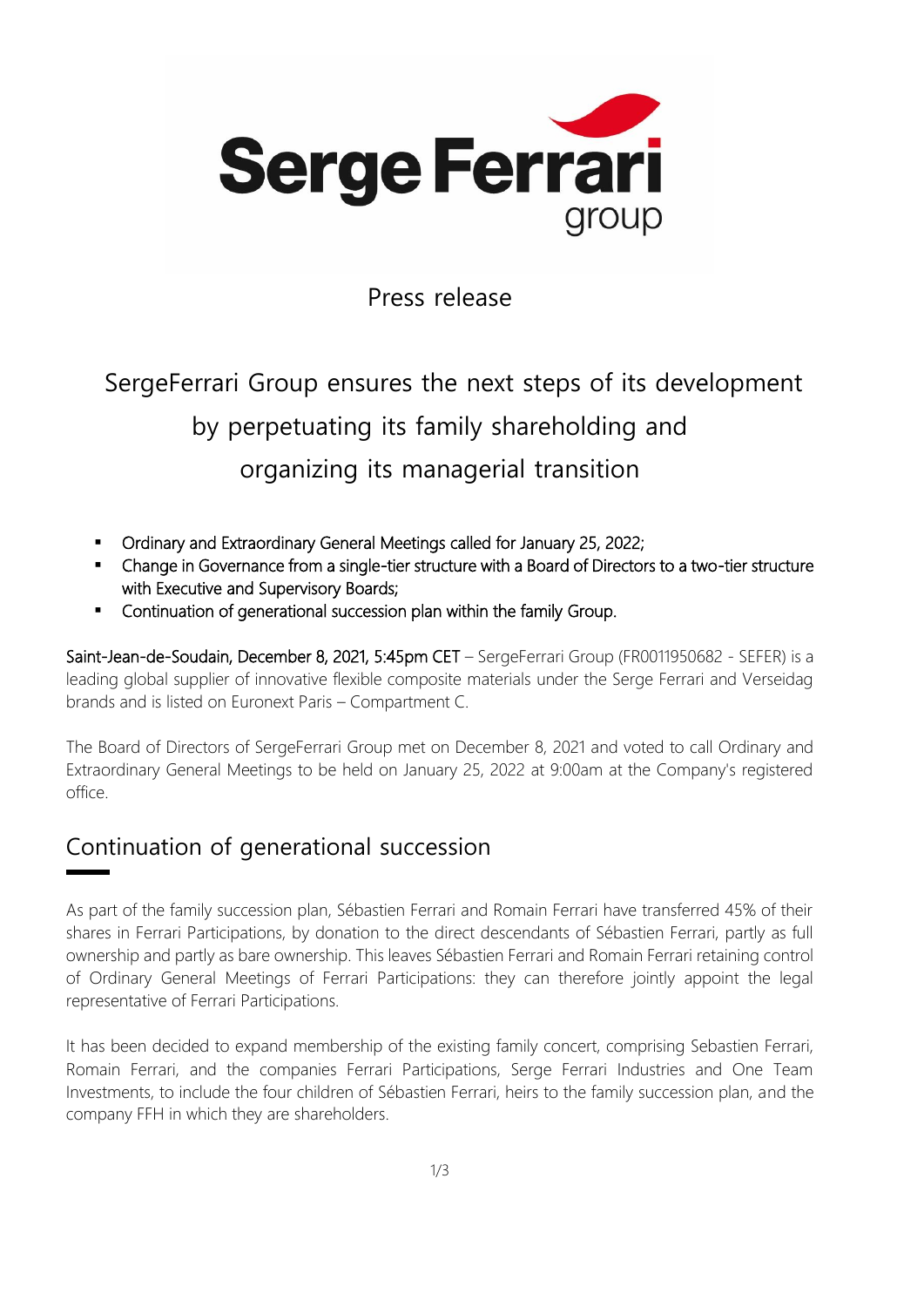## Changes to governance

On the initiative of its Chairman & CEO, Sébastien Ferrari, SergeFerrari Group announces its intention to change from a single-tier governance structure with a Board of Directors, to a two-tier company with an Executive Board and a Supervisory Board.

If shareholders approve the resolutions put to their vote on January 25, 2022, the Supervisory Board will be chaired by Sébastien Ferrari (Chairman) and will include as members Romain Ferrari (Vice-Chairman), Félicie Ferrari, Caroline Weber, Carole Delteil de Chilly, Bertrand Neuschwander, Bertrand Chammas and Christophe Graffin, all currently directors of SergeFerrari Group under its existing governance structure. It will also be proposed to appoint Joelle Barreto to the Supervisory Board.

At the end of the General Meeting of January 25, 2022, subject to shareholders' approval of the resolutions put to their vote, it will be proposed that the Supervisory Board appoint Sébastien Baril as Chairman of the Executive Board and Philippe Brun as Executive Board member.

The Board of Directors of SergeFerrari Group has declared itself in favor of a split governance structure with separate Supervisory and Executive Boards as from 2022. This model, which has proved successful in many international family groups, should allow the Group to combine efficient short-term decision-making with sustainable long-term performance in a fast-changing and complex world.

As Chairman of the Executive Board, Sébastien Baril's, who has been in the company for 17 years, objective will be to perpetuate the vision and values instilled by the Ferrari family shareholders since the company was created nearly 50 years ago, while continuing to implement the Group's strategy based on its four strategic markets<sup>1</sup> and completing integration of the teams and business activities from recent acquisitions.

The draft resolutions can be found in full at the [sergeferrari.com website.](https://www.sergeferraribourse.com/informations-financieres/assemblees-generales.html)

Sébastien Ferrari, SergeFerrari Group Chairman and CEO and Romain Ferrari Deputy Chief Executive Officer of SergeFerrari Group, made the following comments: *"This change in governance comes after long reflection. We wanted to prepare for it step by step to ensure the Group's stability and long-term growth. Over these past few years, Sébastien Baril and Philippe Brun have amply demonstrated their commitment to our values, their leadership and their ability to transform our model to meet to the multi-faceted issues confronting our sector. We are convinced that, drawing on their solid expertise and experience, they will be able to meet the challenges of the future."* 

Sébastien Baril, Senior VP Strategic Projects & Integrations of SergeFerrari Group, said: *"The confidence shown in us by Sébastien Ferrari, Romain Ferrari and the shareholder family is a great honor, but first and foremost a great responsibility. It commits me to continue the mission of SergeFerrari Group, find different and innovative solutions that can deliver specific responses to the challenges of environmental transition. I believe in the strength of our business model, for which we, alongside all the Group's employees, strive every day."*

Philippe Brun, Deputy Chief Executive Officer of SergeFerrari Group, said: *"This new two-tier governance system is designed to comprehensively address the Group's development challenges and facilitate its* 

 $^1$  Tensile architecture, modular structures, solar protection and furniture/marine